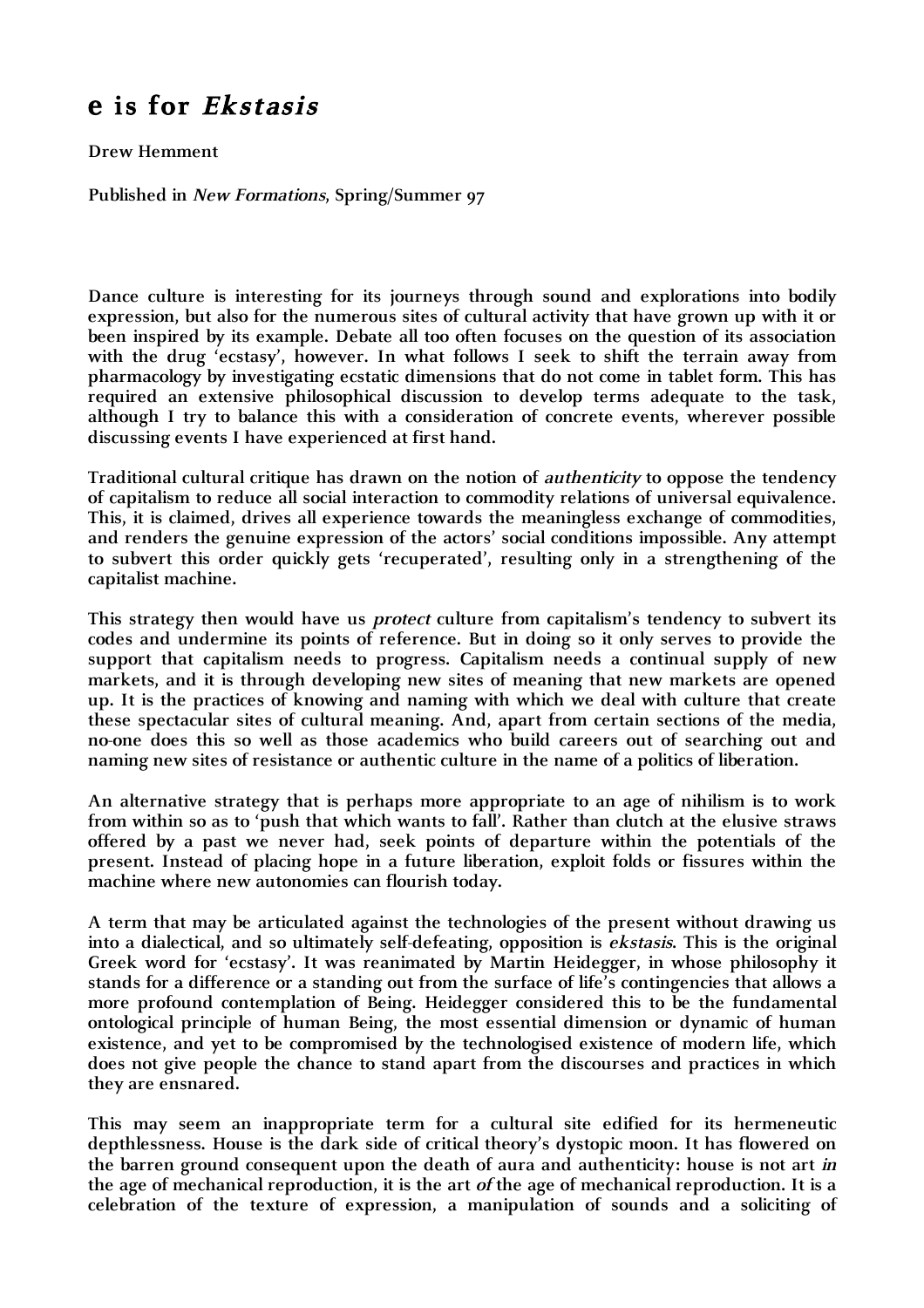**distortions: the medium is the message, and its mutation the mode. But here I want both to place under question the easy assumption of an insipid postmodernism and to depart from the heights of Heideggarian philosophy and rearticulate a theorisation of ekstasis in accordance with the concerns and considerations of dance culture itself.**

**In this paper I shall be using 'house' as an inclusive term for what has come to be termed 'dance music' and 'dance culture'. In doing so I am following the use of the term prevalent in the UK between roughly 1988 and 1991, the period which provides most of the inspiration to this paper. I shall thereby depart from an understanding of house as one specific genre of dance music. This creates some strain in the text when I discuss the evolution (or involution) of the various genres, but this is a strain that is already present in the cultural field.**

## **House Without a Home**

**To understand the kind of escape that ekstasis offers, we first need to understand the general predicament of the modern individual.**

**It is revealing to consider the genealogy of the meaning of the word 'ecstasy': it has changed from denoting religious revelation to signifying a mixture of intense pleasure and loss of control (usually sexual or drug induced). What is important is not the religious aspect, but that it has degenerated from a life affirming experience fundamental to one's orientation to the world to a casual and inconsequential psychological state. Indeed, the meaning has strayed even further from that of any significant lived experience with the word coming to denote a means by which this state is achieved, namely the drug methylenedioxymethamphetamine (MDMA). To say that this amounts to a degeneration is not to criticise a particular technology (MDMA), but to criticise the general technologisation of modern life.**

**Whilst we might be dissatisfied with the condition of modernity, it would be a mistake to call for a return to a pre-modern form of life. The ecstatic mode is less of a lost past than a potential which lies dormant in the present, blocked both by modernity and by the hallucinogenic visions of the Good Life with which modernity is opposed. To turn to ekstasis is to (re)turn to a mode of existence which we have forgotten - which we have written off as mere pleasure, not worthy to be treated as a serious concern, and as an exception or extreme, as something extraneous to day to day existence.**

**But a turn to ekstasis is not intended to rescue our humanity - quite the reverse. For it is our humanity, and specifically the puritan self, that holds our desire in suspense, and which would be undone by a resurgence of ekstasis. 2000 years of Christian history has burnt DEBT into our flesh. Under capitalism this heritage is reanimated such that the same expenditure is seen not as atonement or penance for an original or prior sin, but as the price of the pleasures and securities which we naturally lack. Under the cover of the seemingly benign discourse of needs and wants, desire is driven towards a negative determination.**

**The deliberate creation of lack as a function of market economy is the art of a dominant class. This involves deliberately organising wants and needs amid an abundance of production; making all of desire teeter and fall victim to the great fear of not having one's needs satisfied.1**

**Lack actively structures the subjectivity of the modern individual, resulting in Nietzschean terms in a reactive, slave mentality, where action is guided not by its own propensities, but by a resentful reaction against its environment. This is not just a matter of individual angst, however, but of the determination of desire by social codes: blocked up and hemmed in,** 

 $\frac{1}{1}$ <sup>1</sup> Deleuze and Guattari, Anti-Oedipus, (University of Minnesota, 1983), 28, 35-6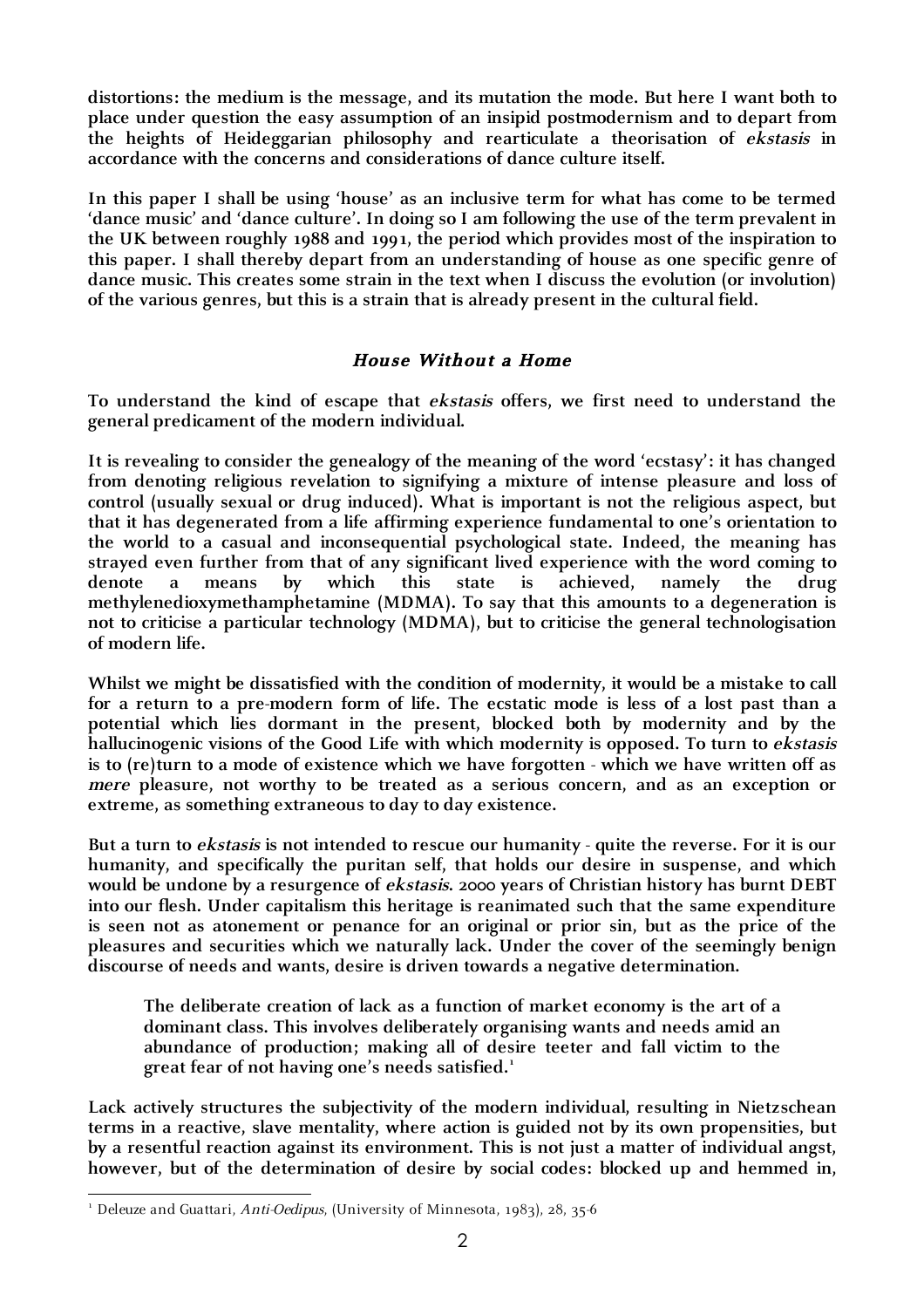**desire is channelled down prescribed routes, unable to follow the trajectory of its own potential.**

**This is a dilemma which will not be answered by political means, which operate at the level of calculative rationality. This itself drives desire towards stasis and only serves to reproduce the dominant mode of organisation and investment of desire. As opposed to introducing an extra level of codification - as a political intervention would do - it is only through scrambling the social codes that desire can be let loose.**

**But to say that politics is inadequate to this task and call for an intervention in the structuring of desire is not to invoke a naive politics of self-expression. It is rather to confront questions of unconscious desire that are effaced or ignored by standard modes of political action. This is thus what Foucault, Deleuze and Guattari refer to as micropolitics. This involves a thinking of desire as a positive and primary field of forces which underlies subjectivity and the derivative determinations of need, and which is not restricted to the internality of the human subject, but directly invests the social field. These forces are a conjunction of intensity of desire and direction of desire. The rationalist ego represents a sedimentation of these forces in which they are pinned down and secured against their own tendency to divert.**

**In dance the body stands forth and becomes ecstatic. If the self is a sedimentation of a certain stable alignment of forces, the ecstatic body sets those forces loose. To lose the self, then, is not just an abandonment of rational thought, but a positive freeing of the forces that traverse the body. Ekstasis exposes the body to its own finitude, by taking emphasis away from the body as an object and placing it on the body as the unstable intersection of these forces. The ecstatic body is constantly unfolding: completed only by death, a body's inner most nature is to differ from itself, to break with the present, to stand out from the norm.**

**Much is made of such a 'loss of self' on the dancefloor. But it should be noted that we are witnessing a generalised loss of self both on and off the dancefloor. The self that is 'lost' on the dancefloor is neither abstract nor eternal, but the historical product of a puritan heritage - and this heritage is in crisis. Amidst a generalised loss of meaning, the modern subject is cut adrift, disorientated and unsure.**

**But while some shift the features of the cultural landscape around in a postmodern pastiche, for others irony doesn't signal detachment. On the other side of nihilism new formations are emerging, this time exploiting the faultlines in the cultural landscape by slipping through the gaps. Ecstatic dance offers one such line of flight. Dance culture exploits the power of music to build a future on the desolate terrain of the present.**

**it may be that the sound molecules of pop music are at this very moment implanting here and there a people of a new type.2**

**This autonomy exacerbates the insecurity of traditional power centres - from international corporations to local politicians - and thus invites reprisals. Steering a course between flight ('dreams are not enough') and protectionism ('don't protect it, let it loose'), house builds a space which functions by an independent logic - and which is thus hidden by virtue of being incommensurable and protected by virtue of being unassimilable. This explains its enigmatic relation to the postmodern world of which it is a part: at the same time as being a method of escape, house has provided many with their only home, a source of meaning in a meaningless world.**

**Music is a force of making mobile. It carries an unrivalled force of breaking the restraints imposed by an environment, of uprooting and setting things in motion. But at the same time** 

 $\frac{1}{2}$ Deleuze and Guattari, A Thousand Plateaus, (Athlone, 1988), p.346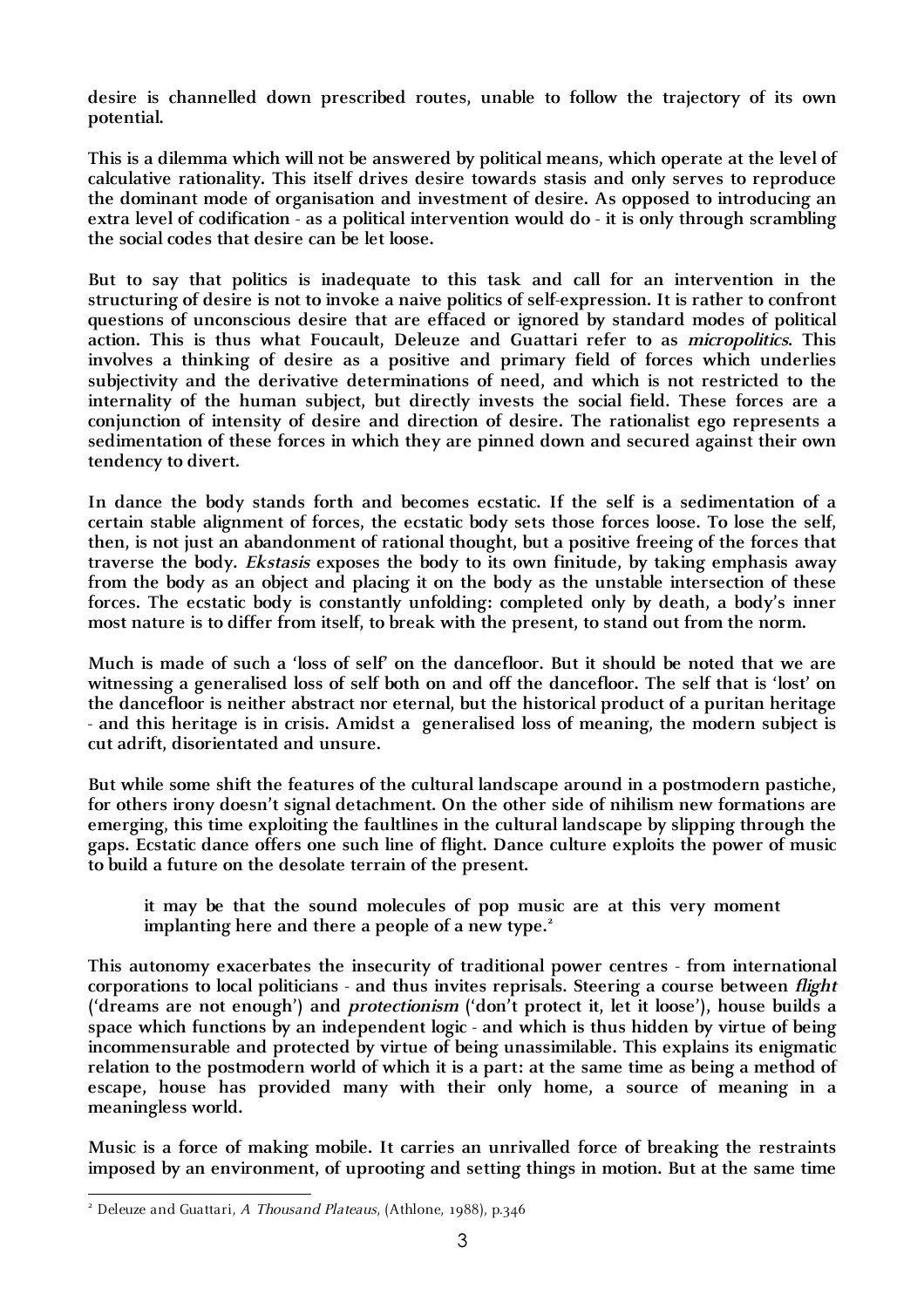**the practices of taking up the music and making it one's own (listening, dancing, playing, producing, promoting/organising) yield a sense of belonging and a space in which to dwell. This is more than metaphorical excess when it comes to house music. The history of house can be seen as an answer to the command to turn this house into a home.**

**The present privileges enjoyed by club culture had to be fought for. It was only through the struggles of the early pioneers that a space was created within the socius for a nondenumerable cultural site: the relaxation in the licensing of night clubs took place only to 'defuse the acid bomb.' I do not wish to fetishise the efforts of any one set of 'pioneers', however. It is only retrospectively that their actions seem heroic, and the greatest pioneers are not necessarily those who do it first.**

**In my case even the possibility of fighting these battles presupposed prior struggles. I was the DJ at the first regular house club in Leeds, the 'acid blues' Twilight Zone.3 This gave house the chance to establish itself and develop the strength needed to take on the establishment. But it managed this by inserting itself into the space created by the West Indian sound-system culture of all night parties ('blues'), and was wholly parasitical on the prior efforts of the West Indian community in Chapeltown to persuade the police to back off. This space has now effectively been closed down - although this is more a result of the ravages of crack-cocaine on the inner city than of police action.**

**In addition to such concrete ways in which house has built a home, dance itself is an articulation of belonging in the sense of an existential projection, the negotiation of Being through the expression of individual style (in the sense of the playing out of one's being-inthe-world). The music is an environment, a house in which one can dwell. And it is through the dance that this house may be turned into a home:**

**This mutation [of secondary production - the dance] makes the text [the music] habitable, like a rented apartment. It transforms another person's property into a space borrowed for a moment by a transient.4**

In moving with the music the dancer becomes a transient, a *nomad*. Just as Australian **aborigines sing up the ancestral territory as they travel the songlines, so ecstatic bodies create their own world through the dance. The change is from a sedentary structure of desire, determined through a negative reaction to a hostile outside, to a nomadic structure wherein desire is guided by the features of the landscape themselves. The difference is in the relation between the site of belonging ('house') and the belonging pertaining to it ('dwelling'). A nomad is never without a house - for he takes it wherever he goes - but that house is constantly driven on, never reaching the stasis of a final resting point. And this continual slippage means that the nomad is constantly faced with the task of turning the house into a home. Only for a nomad is the question of dwelling so immediate.**

**Nomadic mobility cannot be taken for granted, however. Modernity suppresses the potential for ekstasis through the insistence of its time of continuity. If there is to be any actualisation of the potential for ekstasis in the present the temporal structuring of experience must be contested. Walter Benjamin noted that a general prerequisite for an action-event to affect the world rather than just perpetuate its constrictions is that it must be wrested from the present of historical continuity by a 'blasting apart' of the 'empty, homogeneous time'**  (calendrical or clock time) that serves only to mask and prolong injustices.<sup>5</sup> Benjamin's

 $\frac{1}{3}$ <sup>3</sup> I was no pioneer, however. The credit must go to Jungle Warrior sound system and the urban warriors who provided the energy and attitude to go with it. More than anyone, Angela Cameron was responsible for teaching Leeds how to let it loose.

<sup>&</sup>lt;sup>4</sup> Michel De Certeau, *The Practice of Everyday Life*, (University of California Press, 1988), p.xxi<br><sup>5</sup> See Theses on the Philosophy of History', in Molter Boniamin, *Illuminations (Schocken, Ne*r

<sup>&</sup>lt;sup>5</sup> See 'Theses on the Philosophy of History', in Walter Benjamin, *Illuminations*, (Schocken: New York, 1968). This text has been referred to as 'a handbook for urban guerrillas.'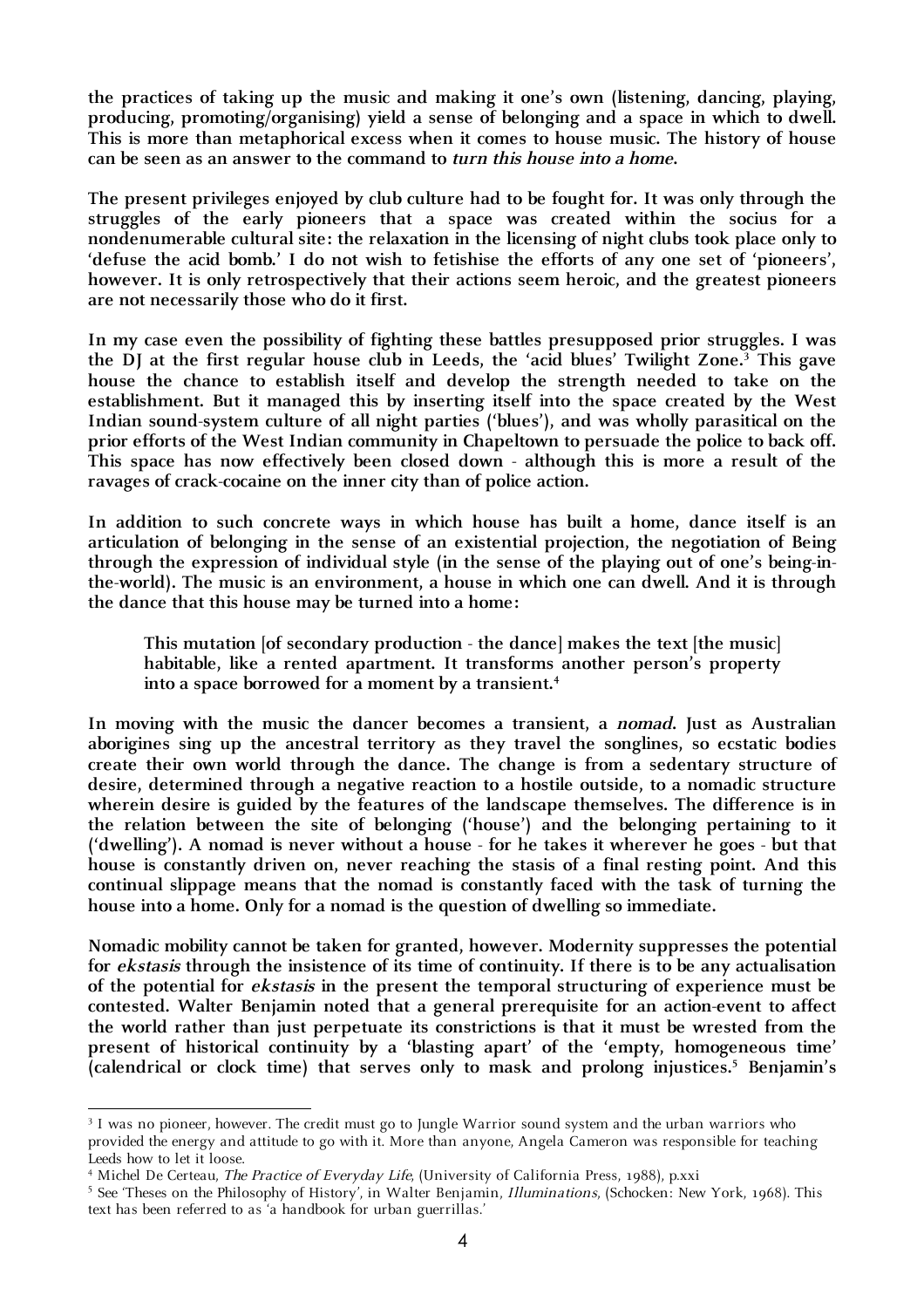**primary concern was with the possibility for political action, but the same temporal considerations apply in the case of ekstasis. The ecstatic dance is not in itself political, but it is a micropolitical event - an intervention in the structuring of desire. This requires that the chains of the rationalist ego be broken, and these chains are linked by time.**

**It is in the resolute encounter of entering the dance that the individual is blasted apart and given anew. Time is given a shock, shattering the coincidence of past-present-future and opening up the crack of time from which dancing bodies issue forth. This is the moment of the present's differentiation from itself: the crack of time is the fracture between past and future that is the condition of creativity and change.**

**This moment is that of the dancer confronting the limit of pure possibility; the point of indiscernibility at which intensity reaches a vanishing point amongst its background conditions. The disappearance into the singular field of the music is articulated within a general becoming-unlimited, by which the identities and hierarchies of the ego are abandoned. At this point both self and others disappear together. Indeed, the categorical distinction between Self and Other itself disappears, releasing a profound sense of unity.6**

**In entering the dance bodies are lifted out of themselves and onto a plateau at which they confront the externality of the potentials and directionalities of the music. In this collective moment bodies become one with the music, each distinct gesture the fractal-expression of the singular sonic algorithm. This convergence is not-yet an identity; it is rather that music and body enter into a zone of proximity with each other, such that each term becomes indiscernible from the other. This is a reciprocal relation wherein the musical flow is actualised as body-music: music becoming embodied in dance, dancers becoming disembodied as music. These are the two sides of a singular symbiotic relation or block of becoming: 'block is formed, essentially mobile, never in equilibrium.'7 This doubled structure of becoming ensures that this is an unnatural participation rather than a return to either a primitive-tribal or natural-infantile state. The externality of the field of music opens up experience to the contingency of the world, thus supplying a vehicle for a becoming-other of the body.**

**House functions by taking a simple melody or unit of sound (a refrain), setting it in motion, weaving it through a rhythm: 'what is necessary is a simple figure in motion and a plane that is itself mobile.'8 This mobility ensures that the refrain is always in excess of the structure, able to stand out from its environment. It is out of this ecstatic distance that its affects are produced: set loose from any determining context, the refrain is able to assert itself all the more forcefully in the instant of its recurrence, its power amplified by its simplicity and space. It draws a zone of consistency, a territory, but only in the ambiguity of a territory unsure of itself, perpetually in motion. It is a nomadic block of space-time, a house without a home (HWH).**

**Swept up and carried off, dancing bodies move with the drift, across peaks and plateaus, in a journey with no destination, just the intensity of the musical moment. The musical energy solicits a floatation of the senses: all determination, 'everything that roots each of us in ourselves, in our morality'9 is abandoned as the body enters this zone of proximity with the** 

 $\frac{1}{6}$  We must be wary when talking of unity, in case this is taken to imply a reduction to the Same, in the same way that the Nazi's channelled the 'collective fascination' of music towards the affirmation of the race at the Nuremberg rallies. Hitler was well aware of the power of amplified noise: 'Without the loudspeaker, we would never have conquered Germany.' Adolph Hitler, Manual of German Radio, 1938. Quoted in Jacques Attali, Noise: The Political Economy of Music, (Minnesota, 1985). What distinguishes ecstatic dance from the Nuremberg shuffle is that the former constructs a unity only through an affirmation of the difference of the body: it is a unity which does not add up.

<sup>7</sup> Deleuze & Guattari, 1988, p.305.

<sup>8</sup> Ibid., p.344.

<sup>9</sup> Ibid., p.279.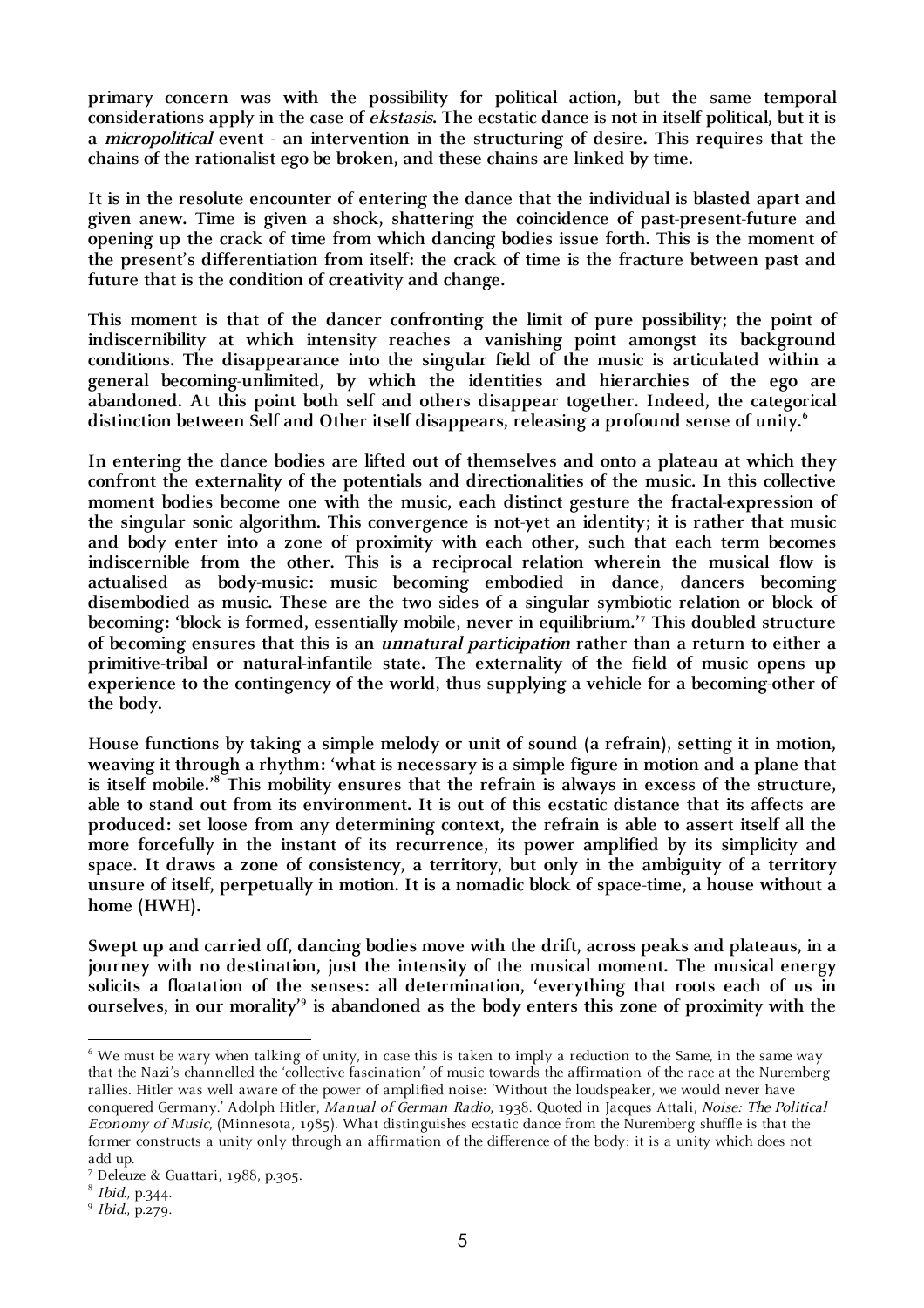**music. 'By process of elimination one is no longer anything more than an abstract line, or a piece in a puzzle that is itself abstract.'10**

**House music has no 'message' and does not 'represent' the social conditions of the participants. Words do not feature in house - or, at least, not as themselves. What lyrics there are have invariably been converted into musical elements which carry no epistemological content. In general we may say 'house music makes no sense.' And yet that does not mean that it is meaningless. If we challenge the view which sees meaning as exclusively propositional and accept a wider definition of meaning as 'a relationality between**  subtle patterns of matter ... and the faculties of constitution,<sup>11</sup> we see that the dancefloor is a **space filled with meaning:**

**The different processes of perception and interpretation that go into hearing music generate an experience which repeatedly must be seen as one of meaning - as more than just raw gusts of emotion - even though the meaning is not capable of being translated into propositions.12**

**On the dancefloor there is a disappearance of language, and a disappearance from language: the subject of enunciation becomes inoperative, and hence so does the force of objectification that it carries. Neither subject nor object exist in music. This adds to music's effect of displacing the primacy of vision and rendering the objectifying gaze redundant. This is not to deny that the floors of many night clubs are filled with spectacular glamour. But this usually represents a recolonisation of the dancefloor by the male gaze and is not an inherent tendency of acoustic space, itself 'boundless, directionless, horizonless, the dark side of the mind.'13**

**The unnatural participations are intensified by the inhuman sounds of electronic music. The tonalities and structures of traditional music are limited by the parameters of the instruments on which it is played. Electronic music on the other hand sets tonality loose (releasing creativity from the discipline - and exclusivity - of musicianship). The alien aesthetic of techno in particular operates explicitly through the deterritorialisation of sonic matter, creating unsettling sonic profiles that defy any easy emotional response. And, pushing contemporary sound technologies to their extremes, drum'n'bass (or 'jungle') predicates its aesthetic upon the infinite extension, decomposition and recontextualisation of the sonic instant. A sample is 'time-stretched' (lengthened without change in pitch, robbed of its temperality) and then broken down into the sonic shards from which the rhythmic shapes and proliferating textures are built.**

**Here music is an environment. Form and content implode to leave a flat intensive surface,**  with musicality more a matter of texture (the *grain of the machine*) than of progression or **tonal harmonics. In a similar way to which Brian Eno's Ambient music presents compositions which work on and with a particular location, musicianship becomes a craft of sculpting sounds to engage with the energetic surface of the crowd - the aim not intellectual refinement, so much as bodily mobility. Under the impersonal address of the PA it is no longer necessary to strain the ears and focus the mind. Instead one can feel the musical energy traverse the body, and surrender to its flow.**

**As architecture is 'frozen music' (Schelling), so the soundscape is fluid. Though house is an affirmation of the instant, it is not a collection of separate moments but a continuous flow. Whilst many affects result directly from the intensities and textures of the sounds, others** 

<sup>&</sup>lt;sup>10</sup> *Ibid.*, p.279.

<sup>&</sup>lt;sup>11</sup> Justin Barton, Immanence, Will to Power, Eternal Recurrence, (unpublished doctoral research, University of

Warwick, 1995), p.5.  $12$  Ibid., p.5.

<sup>&</sup>lt;sup>13</sup> Marshall Mcluhan, Counter Blast, (Rapp & Whiting, 1970), p.13.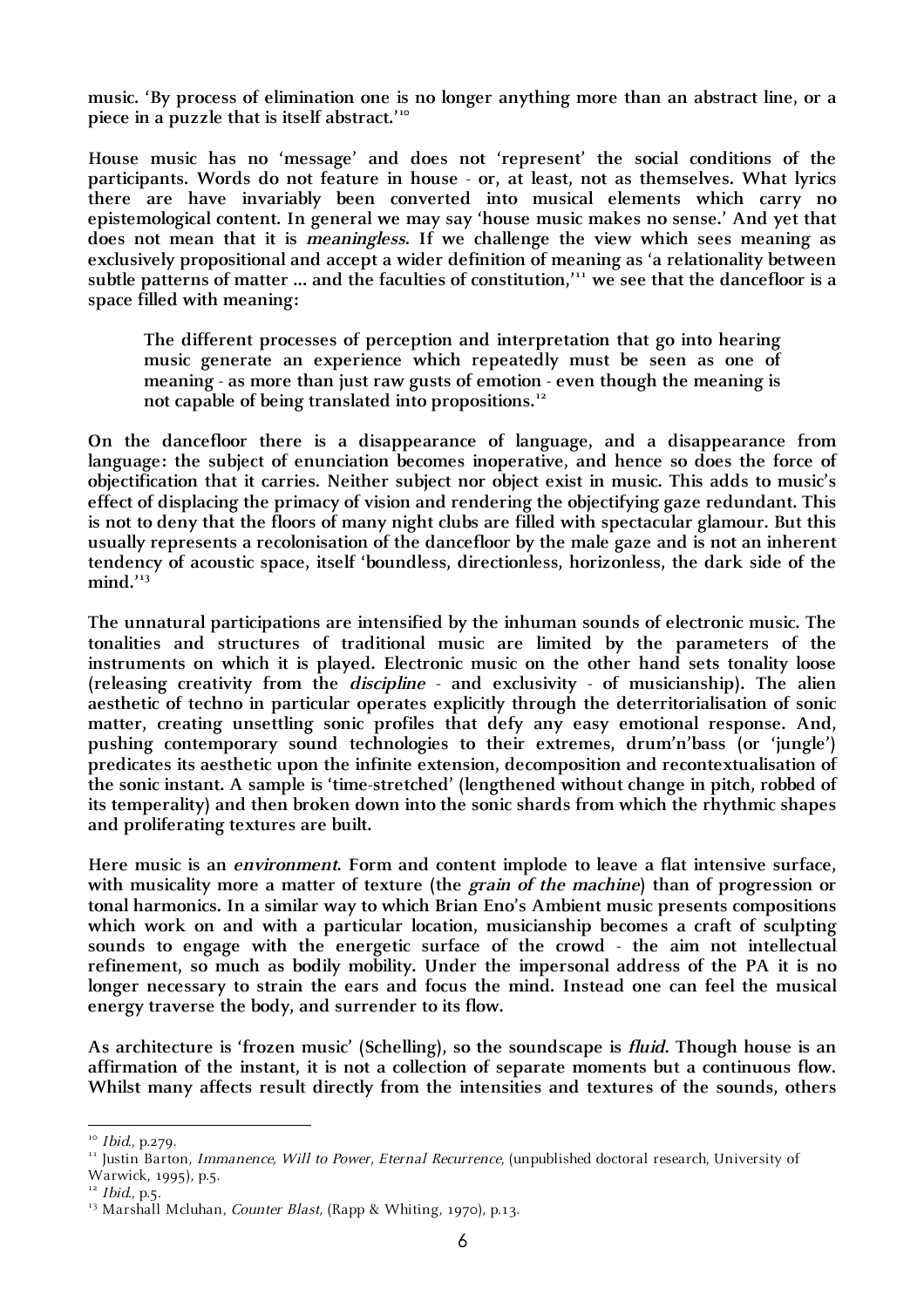**follow from the dynamics of the overlapping and intertwined plateaus, which are placed one over the other in the mix to create a singular dynamic field. In the studio different elements are layered and juxtaposed, whilst the basic frontline unit of two record decks and a mixer allows the DJ to seamlessly blend sounds in a running mix, or contrast and disrupt in a cut and paste pastiche - refusing the art work any unity or completion, submerging the art 'object' within the process of 'working' the floor (DJ terminology).**

**Since the first time Kraftwerk left the stage and let the drum machine do its thing, repetition has been central to electronic music. Building on the minimalist beats aesthetic developed by the early deck pioneers (who played drum breaks back to back using two copies of the same record), machines which failed in their representational function of simulating real**  instruments<sup>14</sup> were used to construct a new paradigm characterised by intensive, insistent **rhythms. This has resonated with a beats philosophy that traces its origin to tribal ritual and which has marked both the cultural impact and aesthetic of dance music. In this, rhythm is not restricted to a descrete realm of aesthetic contemplation or pleasure, but directly invests the field of lived experience.15 All action-events have rhythm, a 'way of flowing', just as the body has its own ingrained, 'natural' rhythms (breathing, walking). By creating a sphere of play and experimentation that is fundamentally rhythmic, the music can set up interference patterns that excite the body at the same time as instilling a zen-receptivity free from the inhibition of the mind.**

**With relentless machinic repetition, what used to imply a lack of change becomes the very condition of change, as innovation enters between the beats. Each beat is a sonic missile which cuts into the fabric of narrative continuity, punctuating time and soliciting change. In the continuous 4/4 time of house the main beat propels you forward while cross rhythms pull at you from the sides, distortions and contrasting rhythmic motions toying with your**  expectations by creating tension and strain.<sup>16</sup> This regular structure can inhibit sonic **expression (as is all too often the case), but can also supply a platform from which to depart both in dance and through disruptions of its rigidly quantised structure in syncopation and swing. Whilst the time structure maintains the regular flow, the spaces between the beats can trip you up and undermine the security of a regular pulse.**

**These are general points, although their specificity varies across domains. Whilst house and techno play with continuity, jungle is a play on continuity, picking you up just to drop you down, haunted by the reverb, and then catching you with another break before you can fall back to earth. Fusing the hyperintensity of hardcore with a ragga bassline playing at half the speed, jungle raises rhythmic complexity to a new plane, cultivating chaos in its disjointed**  exploration into the genetics of the percussive code.<sup>17</sup> From the dancefloor pragmatics of DJ **Hype to the erudite musings of Squarepusher, jungle's broken beats and fractured soundscapes refuse any moment of harmony or resolution, demanding a very different kind of attention to that of the disco trance. In contrast, a tune like Lil Louis' French Kiss (Diamond Records, 1989) is an endlessly repeated loop with only minor modulations in texture and tone. This simplicity greatly enhances the potential of the running mix: less** 

<sup>&</sup>lt;sup>14</sup> A special case is the Roland TB-303 which functioned by breaking down: notoriously bad at what it was designed for (simulating bass-guitar lines), it was very good at making mistakes. Its programming procedures were so complex that the operator's intentions would become lost and unexpected results appear out of the confusion with the mistakes proving more interesting than what was intended. Soon the misuse became the norm, as the unique squelching sounds produced by its filters came to define a whole genre of music - acid house. Like the drummachine which kick-started the house revolution, the Roland TR-808, it was bought cheap on the second hand market following its premature discontinuation because of its failure to emulate real instruments.

<sup>&</sup>lt;sup>15</sup> Art and artist are modern inventions.

<sup>&</sup>lt;sup>16</sup> Not to be confused with the dramatic tension aiming at resolution that is common in Western music.

<sup>&</sup>lt;sup>17</sup> Rather than programming just synthesised drum sounds, samples of drum patterns are used, each one a window onto a different temperality. Just as the genealogy of house is intimately related to the accessibility of synthesisers and drum-machines, so is the development of jungle intimately related to the availability and creative application of digital sampling technology.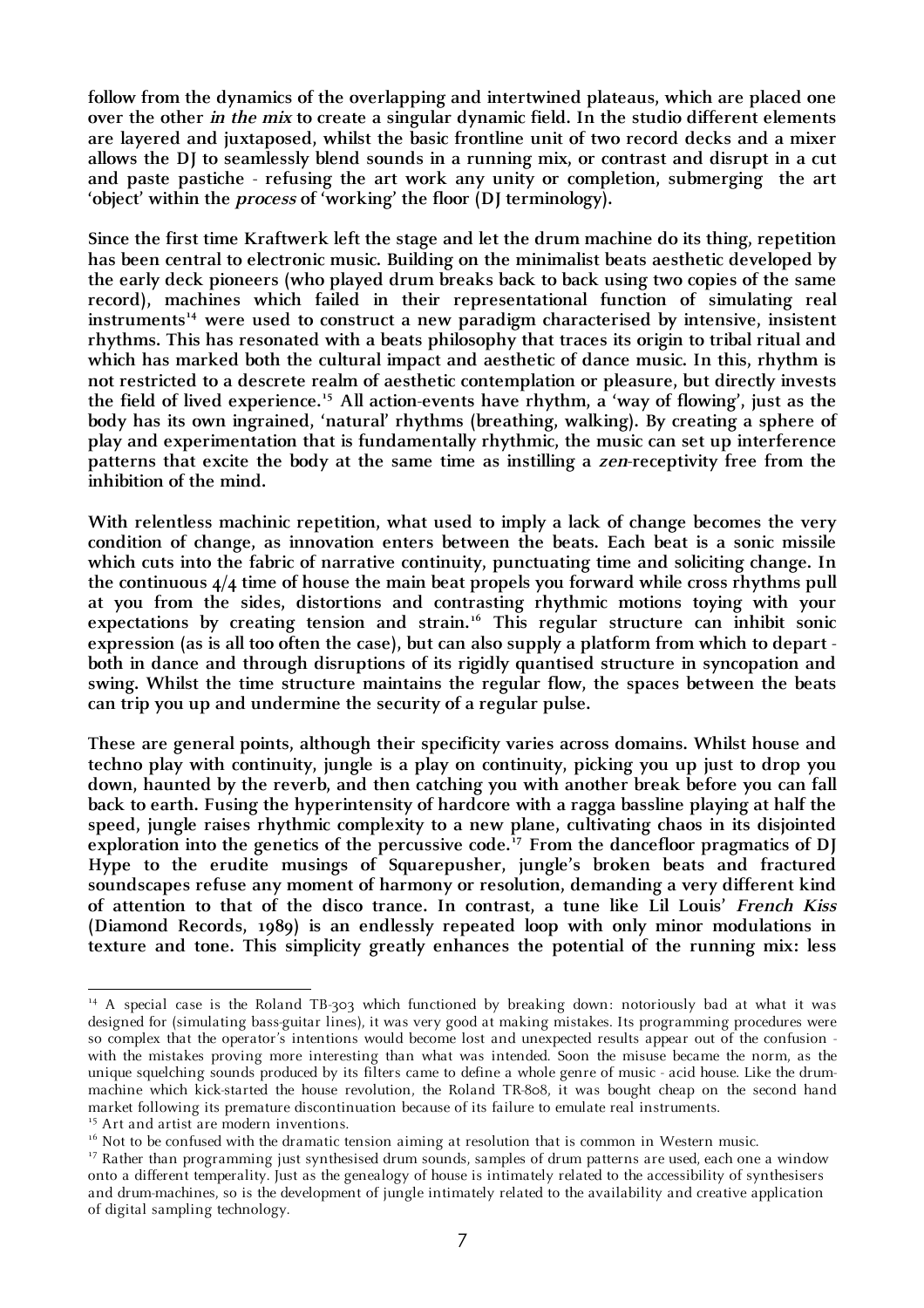**determined by the structure of the record, the refrain is able to drift in and out, such that its point of entry is forgotten, its direction lost.**

**After catching the critics off-guard, jungle has since found favour with the music intelligencia. But it is not its 'sophistication' which is radical, but the fact that it took the body poetics of house and the raw energy of hardcore - fused with influences from black musical traditions - into new zones of (musical and cultural) experimentation. Just as hardcore took**  dance music beyond itself towards a limit of sheer intensity,<sup>18</sup> and ambient has floated away **from the dancefloor towards more abstract, 'musical' zones of expression, drum'n'bass has exceeded dance music's determination (fracturing house music's claim to inclusivity), at times even abandoning all pretence of being 'dance' music at all (Squarepusher). But whilst sometimes unmoored from the demands of the dancefloor, these lines of flight are not yet (decapitated) 'head' music. Rather than dance music maturing and returning to a traditional register of musicality, these initiatives demonstrate how the dance virus has mutated while spreading and impacting on a wider musical sphere.** 

## **From Repetitive Beats to Repeated Beatings**

**The ecstasy of the body has invigorated electronic music - heightening an ekstatic standingout within the music itself - as well as in the world beyond with its influence felt in fields as diverse as the visual arts, technical innovation, multimedia and the internet. And just as the determination of art extends beyond the record onto the dancefloor, so the dance crowd extends its affect beyond the intimate space of the discotheque. The crowd's disruptive unity is a chaotic mass that knows no bounds: neither internal regulation nor external boundary. Ekstasis upsets modern individualism on two fronts: as we have seen, the codes of proper conduct that striate and compose the internality of the modern self are disrupted. But there is also a corresponding disturbance of the social codes that govern the privacy of space and property.**

**A nomadic structuring of space was thrust upon the early dance scene. Driven underground by its criminalisation, it was forced to situate itself outside of the established framework by which space is divided up and parcelled out. It became impervious to the distinctions of property relations, and seeped and flowed into whichever place presented itself. In the 'warehouse parties', the abandoned spaces of the industrial age were reclaimed and turned to a new purpose - a saprogenic flowering on the corpse of industrial decline. The inner city breakout was not enclosed by any wall or channelled along any established route. It was thus hydraulic, posing a challenge to everywhere and everybody simultaneously. Its proper place is on the dancefloor, but in HWH the dancefloor is not tied to any one place, but is a space which follows the dancer wherever he goes. The nomad carries his house on his back. In HWH the dancefloor is not in space but of space. The refrain is a way of thinking the occupation of space: it fills it as it goes; smooth space is simultaneously filled and composed.**

**House was already an affront due to its amoral excess; but it was in this conflict over the structuring of space - between the open plain and the fenced and patrolled enclosure - that house became a menace that could not be tolerated. And this isn't a question of possession or even of occupation. The conflict over space marks the conflictual liminality or margin of modernity, at which the hegemony of its disciplining mechanisms is contested and enforced. In this conflict we see the disproportionate dread inspired by an unbounded unknown, and the consequent paranoiac enforcement of the norm. This should not be analysed in terms of a struggle between social mores and individual desires. It was rather a struggle over (the modern form of) sociality itself.**

<sup>&</sup>lt;sup>18</sup> A limit at which noise and speed operate as cultural weapons.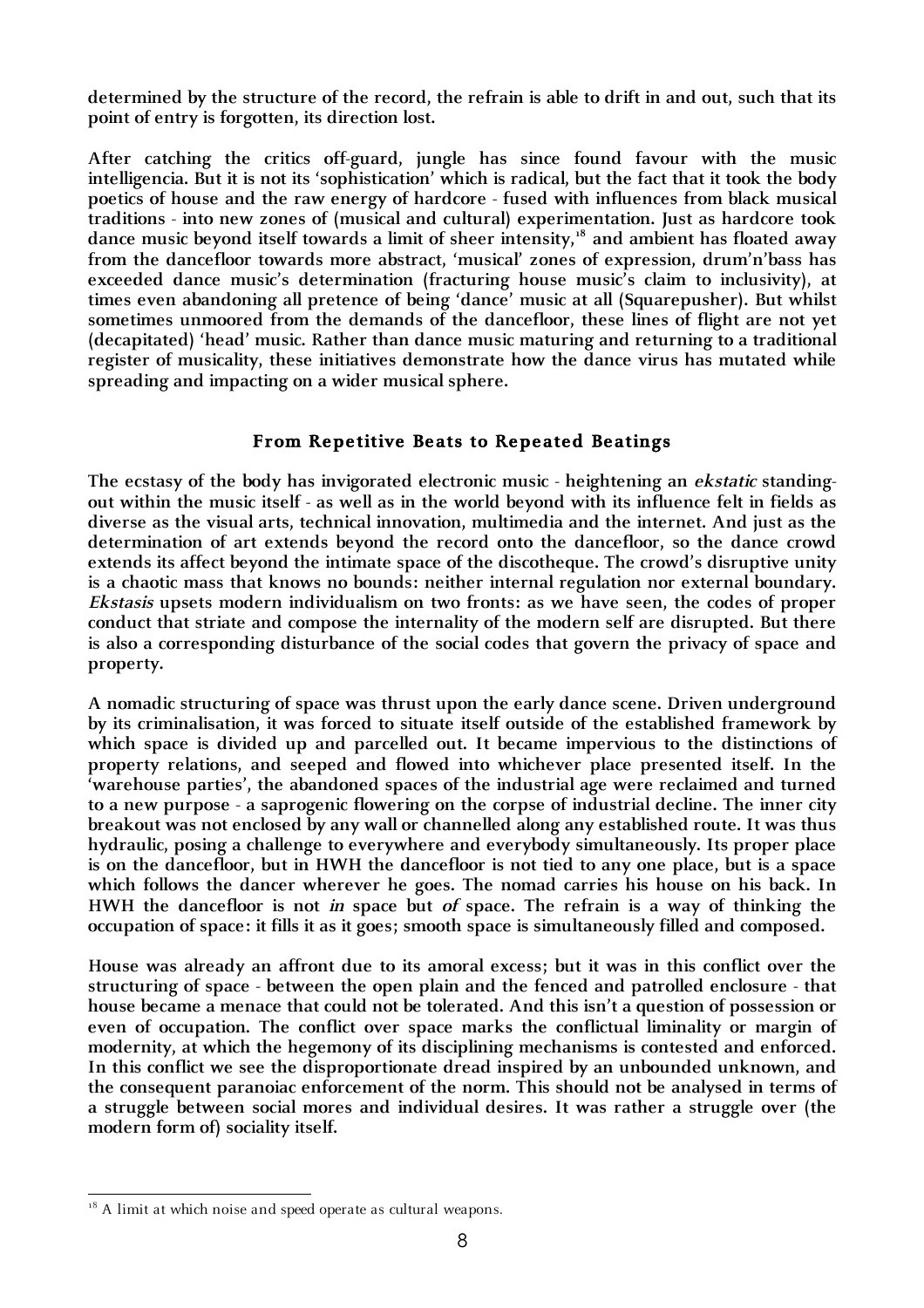**This conflict may be traced in one of the most intense and sustained periods of disco debauchery in the history of house. Over a two year period (1989-1990) Blackburn, a small town in the North of England that 80's economics forgot, became the focus for a series of weekly acid house parties involving up to 12000 people. What was remarkable about this was that the actions of so many individuals could be covertly co-ordinated without an institutional framework and without any clear leaders. After a decade of Thatcher and economic decline, the parties provided a source of hope and an outlet for the immense amount of energy released by the breaking down of the social codes of a bankrupt reality. An anecdotal testament to this was the renaming of the city 'Boomtown' - paying homage to the anti-Thatcher dream at the same time as marking its emergent illicit economic power.**  The area was declared an Autonomous Zone:<sup>19</sup> the alternative road signs were still in place 3 **years later.**

**It was a continual struggle between party-goers and police, each side trying to outwit the other. A different location would be used each week. And new equipment would have to be constructed or acquired to replace that confiscated the week before. There was a need for a continual mobilisation of resources, which interrupted the sedimentation of control around any particular group or individual. And the close attention of the police meant that no stars or personalities could in any case emerge.**

**Like an Amazonian flower, Boomtown was only visible once a week, surviving the rest of the time as an underground network of roots that had no leader but constituted a flat rhizomatic meshwork that linked at every point. It was continuously evolving, and so police action against a single point meant nothing as the flow simply redirected itself and swept on, forever in excess of its own achievements. You can't arrest what you can't see.**

**Confronted with this profusive excess, the authorities responded by attempts at restratification. The first major intervention was at a warehouse near Nelson in Lancashire, when a solid line of blue marched into the party zone, batons hitting linked riot shields in time with the beat of their hob-nailed boots. A pure line of control stamping order upon the chaotic mass. Blue lines operate by dissection and 'sterilisation' (police jargon). The chaotic mass is first blocked and hemmed in, then divided and striated, and finally annihilated in the reclaiming of the contested space.**

**The events at Nelson changed the nature of the situation altogether. The incident entered the collective memory not only of the people there, but of everyone involved in the northern rave scene. It welded people together as a community more determined than ever not to lose their way of life. It gave rise to the imagined community (halluci-Nation?) of House Nation. An entertainment had become a movement, for which people were willing to break the law. In the resulting climate, new people were attracted to the parties who went only to fight with the police. Months of violent confrontation were to follow: 'repetitive beats' met**  with repeated beatings. This situation reached a climax on the 21st July 1990 in the mass **arrest of 836 people at a single party at Gildersome near Leeds. This was one of the biggest peace-time arrests in Europe this century, and yet virtually no charges were brought. I had my records confiscated at this event, and the only other DJ - Rob 'parasite-electric' Tissera was sent to prison for inciting a riot (Section 2 Public Order) and 'Dishonest Abstraction of Electricity.'20**

**House was a flow of the unnameable that was intrinsically non-oppositional, and yet which found itself in direct opposition to the striated space of property relations. It is revealing that the primary justification for closing down the warehouse parties was not illegality or danger, but the lack of a clear regulative framework. Even in the health and safety debate what is** 

<sup>&</sup>lt;sup>19</sup> Compare Hakim Bey, *The Temporary Autonomous Zone*, (Autonomedia, 1991).<br><sup>20</sup> These events occurred long before the days of the CJA, demonstrating that it is not the law that matters so much as the way that it is enforced.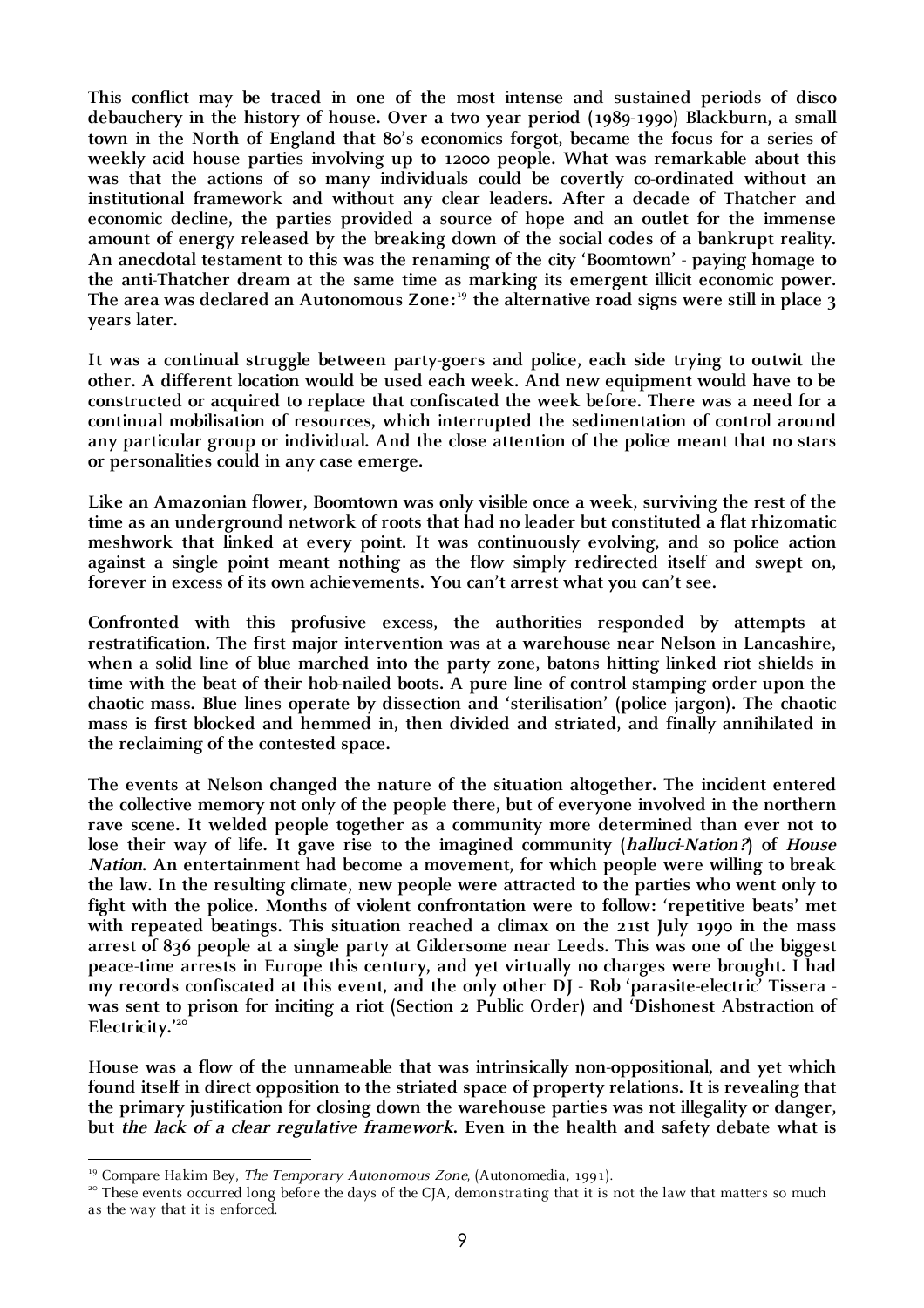**usually at issue is not the concrete risk of fire or injury, but the presence of recognised procedures of safety.21 The parties were closed down for administrative reasons! For the dance scene to be permitted in the eyes of the law, it was sufficient that it be brought back from the unknown, and placed within the blue lines of a bureaucratic and legalistic structure. The club replaced the warehouse: a nomad no more, house had come home. Hermetically sealed within a private space, lured by the promise of individual freedom, then policed to extinction.**

**In 1997 the situation is more stark and more desperate than ever. Following the Increased Penalties Act** in 1990,<sup>22</sup> and the notorious *Criminal Justice and Public Order Act* (CJA) in 1994,  $23$  the latest piece of legislation under review<sup>24</sup> is intended to make it easier for clubs to **be closed down, and, ludicrously, to enforce intermittent periods of silence during all-night parties. Here the specifics of the measures are less important than the fact that they will give local authorities massively increased leverage. Indicative of the trend to come, clubs are**  being coerced<sup>25</sup> into installing close circuit television cameras (CCTV) to spy on the **proceedings within, turning zones of autonomous expression into panopticons of visibility and control. HMP Clubland . 26**

## **Dealing Ecstasy**

**The demands of regulation presented planet tune with two choices: swallow the poisoned pill of respectability or disappear from view. The current cultural landscape has been split from itself by the binary logic of the law, with the 'free parties' opting to stay outside of the legal framework and the commercialism which it bred. Whilst they are not a movement in the sense of a conscious and explicit project with dischargeable goals of social and political transformation, the free parties are a movement in the sense of a movement away from commercial exchange and towards an unmediated experience of the music. They have maintained the radicalised mode of organisation of the warehouse parties, whilst simultaneously supporting transverse connections with festival and traveller culture (Castlemorton), international political conflict (Desert Storm in Bosnia), and emergent modes of political contestation such as eco-politics and road protest (Reclaim the Streets).**

**Jealously guarding its supposed 'artistic autonomy', on the other hand, club culture gives the impression of an idealised sphere of maximised expression and release. But this comes at the price of an ever tightening enforcement of the code. Whereas partying was a total social fact - everyone used to do and be everything - privatisation splits the participants into producers and consumers, and places them within a strict hierarchy. Similarly, professionalisation confers on everyone involved a role and a proper place. Capitalism striates the chaotic mass, inhibiting the potential for revolutionary connections. And whereas the warehouse parties produced a strongly inclusive sense of identity, commercialisation yields a reactive identity constructed in opposition to other clubs and other sociocultural forms. The club scene differentiates itself through group fantasies around 'institutional objects': 'name DJs', established clubs and record labels, classic tunes, legendary parties. This is in sharp contrast to the flat plane of autopoesis of HWH and the crowd open to its own finitude and individuated by group affects.**

protesters, and squatters, as well as festivals and free-parties.

<sup>&</sup>lt;sup>21</sup> These insights are based on an interview with Chief Inspector Beaty, the officer in charge of policing the Blackburn parties (although not responsible for Nelson or Gildersome), at Lancashire Police Force Headquarters, Preston, 15 July 1995.

 $22$  Creating a £20,000 fine for organisers of paying parties.

<sup>&</sup>lt;sup>23</sup> Draconian new legislation (which includes the prohibition of 'repetitive beats') directed against travellers,

 $24$  Instigated by the Conservative MP Barry Legg - the man accused of rehousing labour voters in asbestos infested flats in a different administrative district to protect his electoral rating.

<sup>&</sup>lt;sup>25</sup> "What have you got to hide?!!"<br><sup>26</sup> 'Her Majesty's Prison'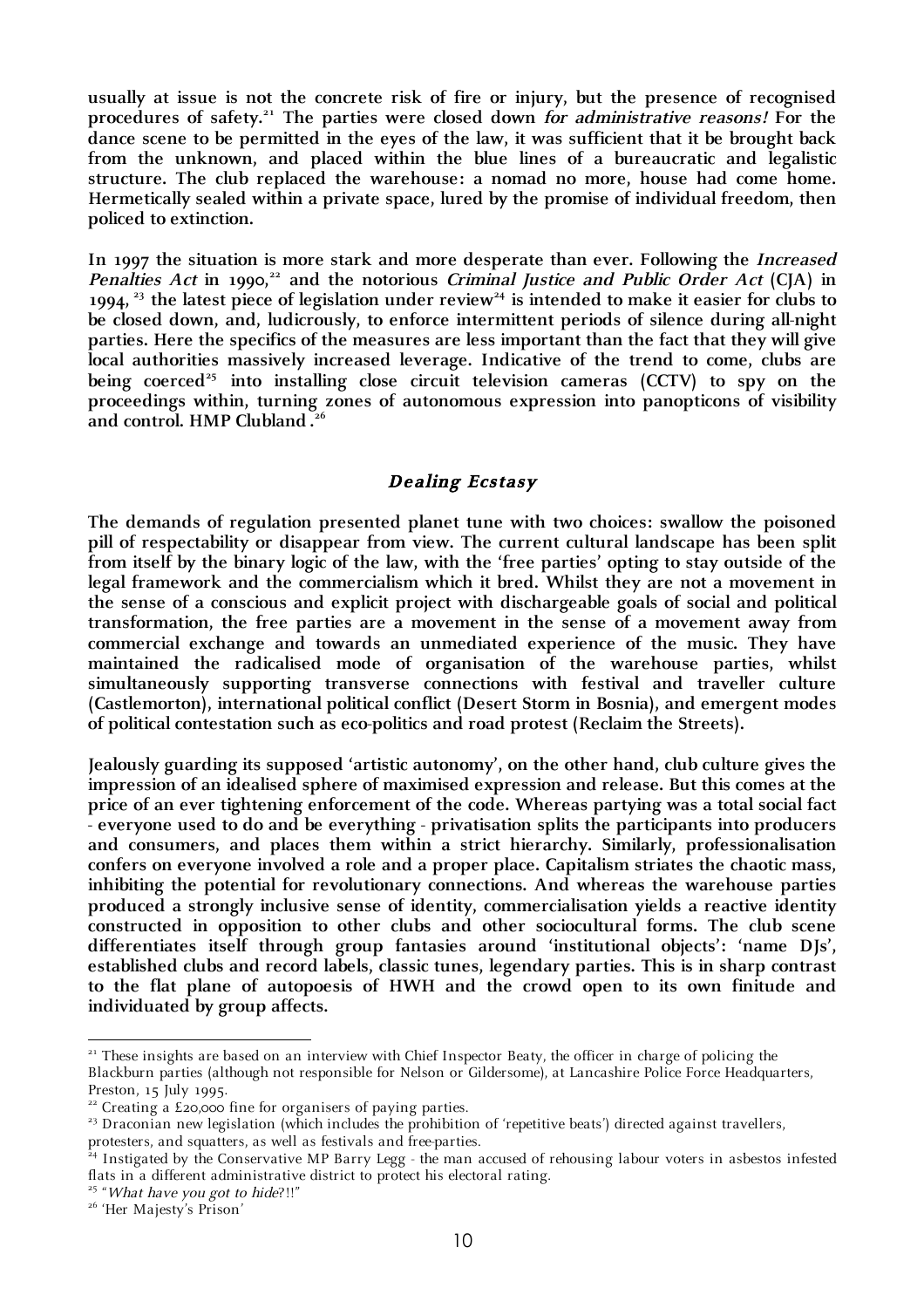**Nevertheless, whilst the demands of regulation and visibility suffocate clubland, this is only a relative homecoming. Beyond the statistical reductions of the door and cash register, the crowd retains a certain opacity, providing a site beneath the threshold of visibility of the bouncers, undercover cops and licensing committees from which a thousand becomings and**  atypical expressions can issue forth.<sup>27</sup> Where this does risk stasis is when it degenerates to **repetition of the Same, with abstract images towering over the dancers, separating them from their potential, reestablishing them as coherent individuals defined and delimited by their relative inadequacy and lack.**

**Further, it would be wrong to conclude that 'buying in' automatically entails 'selling out'. This would be to remain trapped within outmoded oppositions that blind one to the complexity of the situation. Naked simulation and the dilution and compromise that that entails is a tendency and a limit which both club promotion and musical production constantly face. The situation is only distorted, however, when viewed in terms of a simple opposition between original authenticity and vampiric commercialism. A more constructive approach is to look to the folds and fractures that house opens up within capitalism.**

**A concept which can help us both identify ecstatic dimensions within these two spheres and**  specify their connection is that of a 'minor music'.<sup>28</sup> A minor music is a standing out from the **accepted norm or established canon. It is not so much an alternative musical system so much as an alternative usage of music, one which sets the musical terms and co-ordinates in motion and extracts from them unexpected results.**

**A minor music isn't something set over and against a people, but is something that is essential to their collective existence and public life. It is not that music is tied to a specific community or group so much as that it itself can create (articulate, unite) a community or group: it is through a minor usage that the house is turned into a home. But neither is it about putting a wall round a certain location and declaring it your own. A minor music can come from the ghetto, but it is not about reproducing or creating ghettos within music which would just be to instantiate a major music on a smaller scale. It is rather to subvert the major music from within by making it a stranger to itself. A minor usage is like the secret strategies used by a foreigner, who uses linguistic terms for purposes they were not designed for. A foreigner does not create a separate domain or dialect within language, but turns all of language into something secret and strange.**

**The concept of a minor music thus theorises simultaneously the operationality of the club and the singularity of the music. Clubs are communities of strangers, whose only common point of reference is a directed alienation. This is articulated in the music: the music is not the expression of the alien-ation, but rather the medium in which it is played out. Clubs run in such a 'minor' key are thus intimately related to the genealogy of a specific form of music. Whilst there is an increasing tendency towards proto-corporate 'supermarkets of style' (complete with their own marketing and merchandising divisions), there is also a trend towards greater differentiation as the club concept is reinvented and reapplied, with a plethora of clubs now providing a specialist experience to a specialist crowd.**

**But whilst clubs offer an unheimlich home to the music, the fact that the music is tied to specific forms of practice does not mean that it is imprisoned within the club walls. The clubs are specific instantiations of a musical tradition which has its own momentum and its own multiple trajectories.**

<sup>&</sup>lt;sup>27</sup> This of course is threatened by the penetrating gaze of CCTV and the consequent visual structuring of space it brings.

 $2<sup>8</sup>$  Compare the discussion of a 'minor literature' in Deleuze and Guattari, 1988, pp101-106.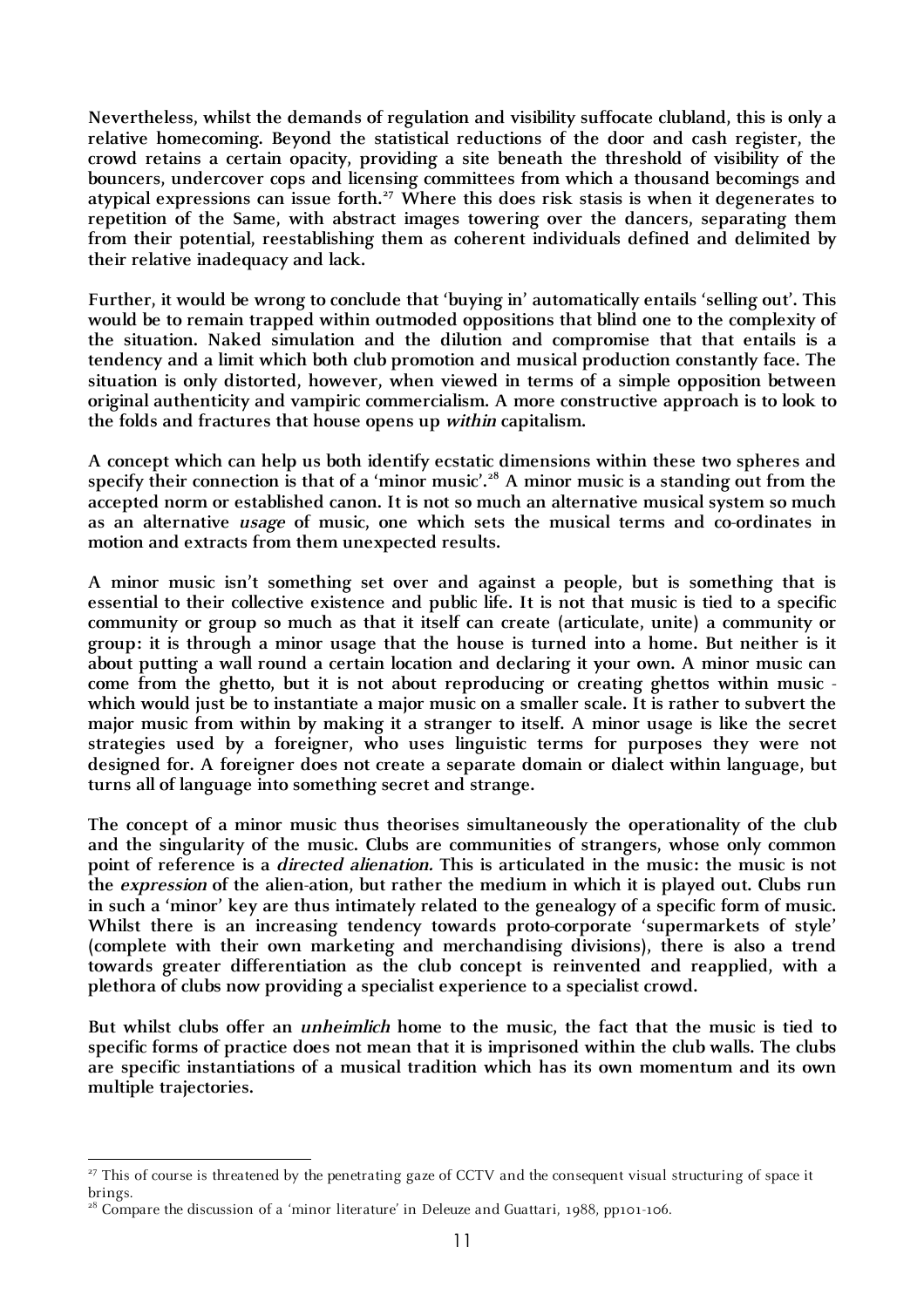**Whilst 'house' music used to be an eclectic fusion of many styles into a singular aesthetic, since roughly 1990 dance music has fragmented and shot off down numerous trajectories (some of which may be accounted for in terms of colour, class and sexuality). The initial sense of unlimited potential started to run up against its own limits, and explorations of disparate frontiers separated out to form distinct styles. This has resulted in proliferating folds of sonic involution, but also in a parallel multiplication of names, as artists and journalists stick a flag in a piece of sonic territory and call it home. Hi energy, nu energy, electro, trip hop, garage, gabber, techstep, hardstep, hardcore, happy hardcore, speedcore, artcore, darkcore, breakcore, breakbeat, industrial breakbeat, drum'n'bass, jungle, darkside jungle, trance, goa trance, psychedelic trance, techno, house, acid house, amyl house, dream house, deep house, progressive house, softhouse, hardhouse, hardbag, handbag, ambient, illbient . . . . . . to name a few.**

**As the 'loose ends' of the sonic web are reterritorialised, the arteries harden and creativity congeals. A zone of exploration establishes its patent, becoming itself a norm with an official history and a clearly marked set of official co-ordinates - classic tunes, prime movers, seminal**  times.<sup>29</sup> This is most visible at the centre - in the determination of 'house' and 'techno', which **distinguish their lineages with the mythology of their respective origins in Chicago and**  Detroit in the mid-80's.<sup>30</sup> Seeking to produce 'true' techno, European artists attempt to **emulate the 'Detroit' sound, whilst those who made the original grooves emulate simulacra of themselves. This leads some to devise sophisticated strategies to elude the legacy of their own success (such as Underground Resistance's masked faces, long silences and pointed communiqués), while others get trapped within a backward looking self-referentiality. This can be seen in the recent release (by a major label) of the compilation 'True People: The Detroit Techno Album': 'indeed an apt title for this album … Techno belongs in Detroit.'31 Whilst the record contains much diverse and innovative music, the sense of selfreferentiality, of toying with its own inheritance, is clear.**

**The specificity of distinct genres should not be lost amongst rhetoric of autonomy and diffusion, and yet nomadism isn't about building cities in the desert. The proliferation of coherent market categories indicates only the pluralisation of the major usage. Minor music operates along more diverse routes, preferring secrecy to the false unity of the name. Never closed or finished, genres are not formulae to copy, but points of reference from which to depart.**

**The primary issue with commercialisation and so called 'reincorporation' by the major record labels is neither the profit motive as such nor the scale of production, but the fact that business considerations and commercial technologies come before the music. The music is suffocated, forced to fit the contours of marketing strategies and advertising campaigns. Risks are avoided, and a conformity to representational categories is sought. Fundamental to major music is the unity of the name and the refusal of undecidability.**

**Capital seeks and procures difference; but only so that it may be sold as a dead artefact. Difference is objectified such that it can be infinitely reproduced in the naked simulation of a preformed model. And in this neutered form the cultural object is then circulated and distributed in a system of equivalence. The difference between minor and major music is the difference between positive and negative production - which are the two opposing tendencies of capitalism. Capitalism operates by exploiting minor musics so as to open up new markets. But once a new market has been opened, it seeks to solidify it so that it may be mined for all it is worth. It turns the minor music into a major music in the pursuit of the maximum return. It is only when the market is flooded or the vein expended that it is ready to move on.**

<sup>&</sup>lt;sup>29</sup> In the phenomenon of 'trainspotting' we see an obsession with the original dressed as musical education.

<sup>&</sup>lt;sup>30</sup> What has been referred to as 'house' above emerged from the interstice of these two traditions.

 $31$  Colin Dale, quoted on album insert, *True People*, React, 1996.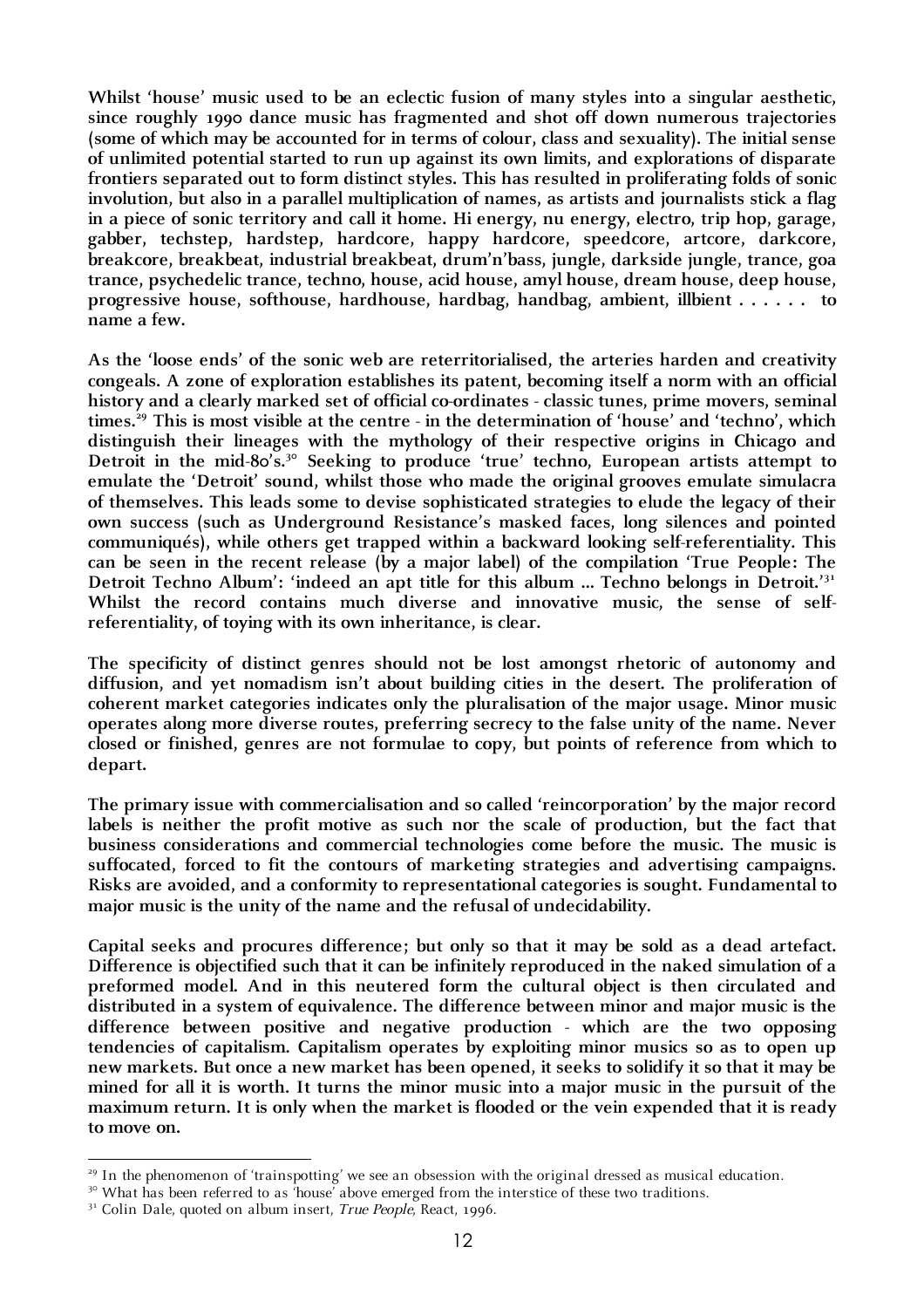**In moving on (the positive production) it is indistinguishable from the productivity of HWH, the minor musical production which follows a nomadic line of exploration and innovation. But in HWH this exploration is no longer subordinated to a future stasis. A minor music can upset capitalism because it is perpetually in excess of the attempts to pin it down. House always risks being brought home, its floating domain objectified and pinned down by concerns extrinsic to the music. But HWH anticipates and prevents the realisation of this limit. Its first term is a destruction that subverts its own inherent tendencies towards identity. The production of rhythm is itself rhythmic, a matter of differential return, a power of discontinuity and transformation that induces a spasm or a strain in the music, and so breaks down the 'clichés' of our musical habits.**

**Dance music has proven resistant to the effects of capital because of its mediation by club and DJ, but also because of its disruption of the logic of identity. Produced by anonymous**  engineers<sup>32</sup> and prioritising the record over the stage performance, electronic music is **marked by a 'facelessness' that distinguishes it from the phallic posturing of rock. 33 And prevalent naming strategies favour a dispersal of identity, with artists operating under different names and in a variety of styles, and multiple, shifting allegiances replacing the stable 'group'. This tendency is accentuated by the material conditions of production and distribution. Disseminated through specialist shops and local distribution networks, house music is dominated by a mixture of anonymous one-off 'white labels' and the products of 'small labels': a system of minor musical production flourishing beneath the threshold of visibility of the majors.34**

**This autonomous zone is threatened by the increasing influence of the media. Magazine record reviews (conveniently organised into market categories) now offer a guide through the morass of weekly record releases. This increases the availability of information, but at the cost of objectifying the sonic domain and taking the process of education out of the participatory contexts of the club and specialist record shop, rendering the addressee a passive consumer.** 

**The scene of house was always partially conditioned by the media. But there was a qualitative change in the media's affectivity that went along with the increase in both scale**  and specificity of its coverage. It is the technologies of visibility of the media<sup>35</sup> that have replaced the anonymous DJ with the 'name DJ', reintroduced sexual hierarchies and **stereotypes, and even made an abstract image of excess itself by reporting incidents such as club personalities 'biting peoples' legs'. This disseminates and cultivates house as much as it inhibits it. The startled rabbit stands up on its rear two feet and starts doing the can-can in the glare of the oncoming headlights.** 

**But at the same time the two dimensional mediascape is disrupted by small-scale and minor media - fanzines, flyers given to clubbers, and posters lining the city streets. These are no longer the accessible, autonomous communication they once were (comparable to the punk small-press ethos): a minimum standard of design and production is often expected, and even the one-on-one interaction of handing-out flyers is being challenged by companies such as Renamo who offer a distribution service which collects different flyers together in a single,** 

 $3<sup>32</sup>$  Increased access to cheap technology and a pervading ethos of do-it-yourself have given birth to a new generation of sonic artists.

 $\frac{33}{33}$  For a discussion of the extent to which the record had already attained ontological priority in rock, see Theodore Gracyk, *Rhythm & Noise: an Aesthetics of Rock*, (I.B. Tauris & Co, 1996).  $\frac{34}{10}$  history. Notwithstanding the music  $\frac{34}{10}$  This is helped by the fact that the major corporations have consigned vinyl to history.

industry's recent trend towards fine focusing their investment strategies, the DJ record market constitutes a backwater resistant to the march of corporate thinking, a fold in the unbroken surface of capital.

<sup>35</sup> In a sense the CCTV debate was prefigured in the intrusion of 'journalistic vision' into club culture. The former is far more dangerous, however, because it is not a part of the culture which it exposes.